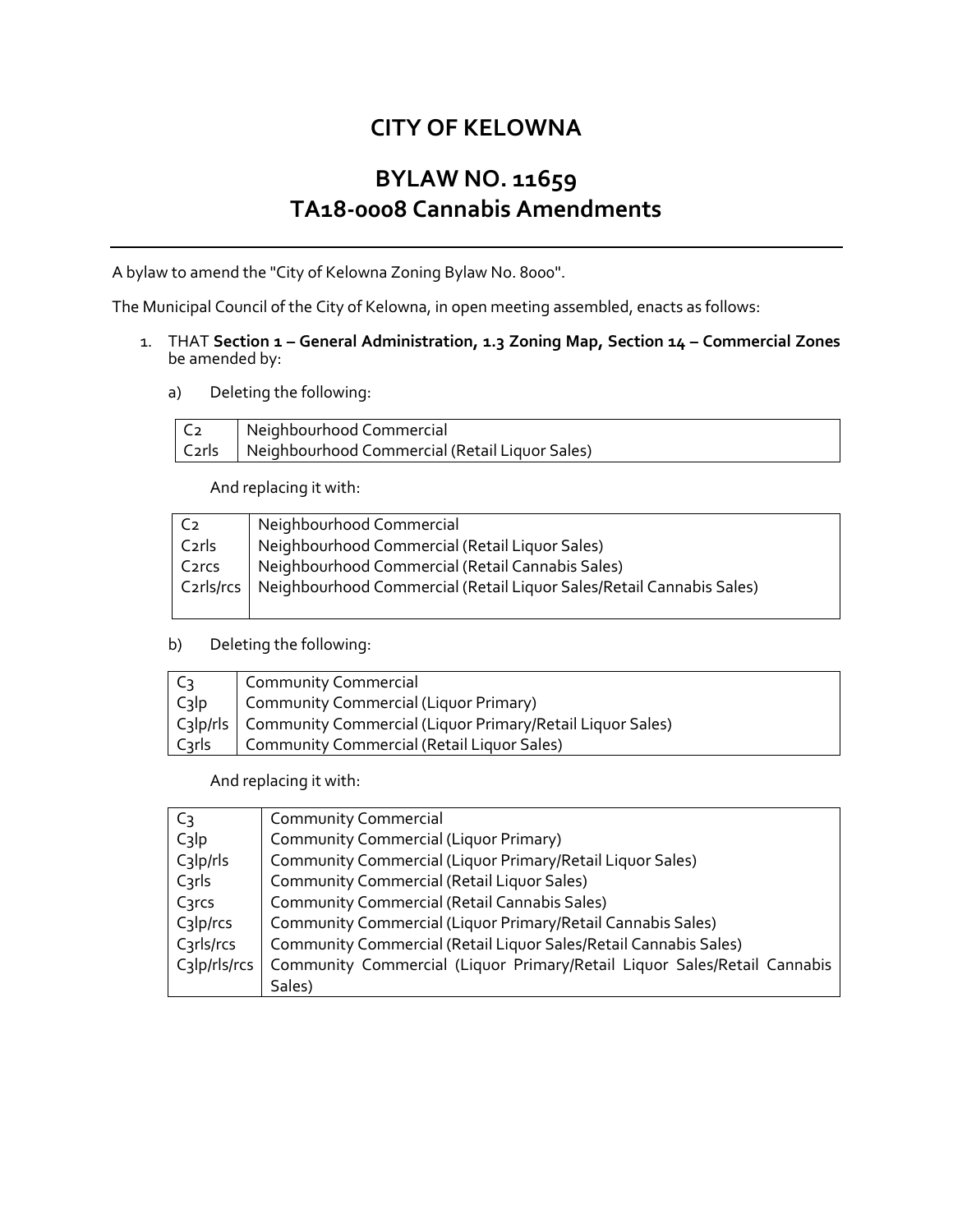### c) Deleting the following:

| $\mathsf{C}_4$          | Urban Centre Commercial                                      |
|-------------------------|--------------------------------------------------------------|
| $C4$ rls                | Urban Centre Commercial (Retail Liquor Sales)                |
| $\lfloor C_4 \rfloor p$ | Urban Centre Commercial (Liquor Primary)                     |
| $C_4$ lp/rls            | Urban Centre Commercial (Liquor Primary/Retail Liquor Sales) |

### And replacing it with:

| C <sub>4</sub>     | Urban Centre Commercial                                                     |
|--------------------|-----------------------------------------------------------------------------|
| $C_4$ rls          | Urban Centre Commercial (Retail Liquor Sales)                               |
| $C_4$              | Urban Centre Commercial (Liquor Primary)                                    |
| $C_4$ lp/rls       | Urban Centre Commercial (Liquor Primary/Retail Liquor Sales)                |
| C <sub>4</sub> rcs | Urban Centre Commercial (Retail Cannabis Sales)                             |
| $C_4$ lp/rcs       | Urban Centre Commercial (Liquor Primary/Retail Cannabis Sales)              |
| $C_4$ rls/rcs      | Urban Centre Commercial (Retail Liquor Sales / Retail Cannabis Sales)       |
| C4lp/rls/rcs       | Urban Centre Commercial (Liquor Primary/Retail Liquor Sales/Retail Cannabis |
|                    | Sales)                                                                      |

## d) Deleting the following:

| $\overline{C6}$ | Regional Commercial                       |
|-----------------|-------------------------------------------|
| C6rls           | Regional Commercial (Retail Liquor Sales) |
| C6lp            | Regional Commercial (Liguor Primary)      |

## And replacing it with:

| C6           | Regional Commercial                                                            |
|--------------|--------------------------------------------------------------------------------|
| C6rls        | Regional Commercial (Retail Liquor Sales)                                      |
| C6lp         | Regional Commercial (Liquor Primary)                                           |
| C6lp/rls     | Regional Commercial (Liquor Primary/Retail Liquor Sales)                       |
| C6rcs        | Regional Commercial (Retail Cannabis Sales)                                    |
| C6lp/rcs     | Regional Commercial (Liquor Primary/Retail Cannabis Sales)                     |
| C6rls/rcs    | Regional Commercial (Retail Liquor Sales/Retail Cannabis Sales)                |
| C6lp/rls/rcs | Regional Commercial (Liquor Primary/Retail Liquor Sales/Retail Cannabis Sales) |

e) Deleting the following:

| - C7               | <b>Central Business Commercial</b>                               |
|--------------------|------------------------------------------------------------------|
| C <sub>7</sub> rls | Central Business Commercial (Retail Liquor Sales)                |
| C <sub>7</sub> lp  | Central Business Commercial (Liquor Primary)                     |
| C7lp/rls           | Central Business Commercial (Liquor Primary/Retail Liquor Sales) |

# And replacing it with:

| C <sub>7</sub>    | <b>Central Business Commercial</b>                               |
|-------------------|------------------------------------------------------------------|
| Cyrls             | Central Business Commercial (Retail Liquor Sales)                |
| C <sub>7</sub>  p | Central Business Commercial (Liquor Primary)                     |
| $C7$ lp/rls       | Central Business Commercial (Liquor Primary/Retail Liquor Sales) |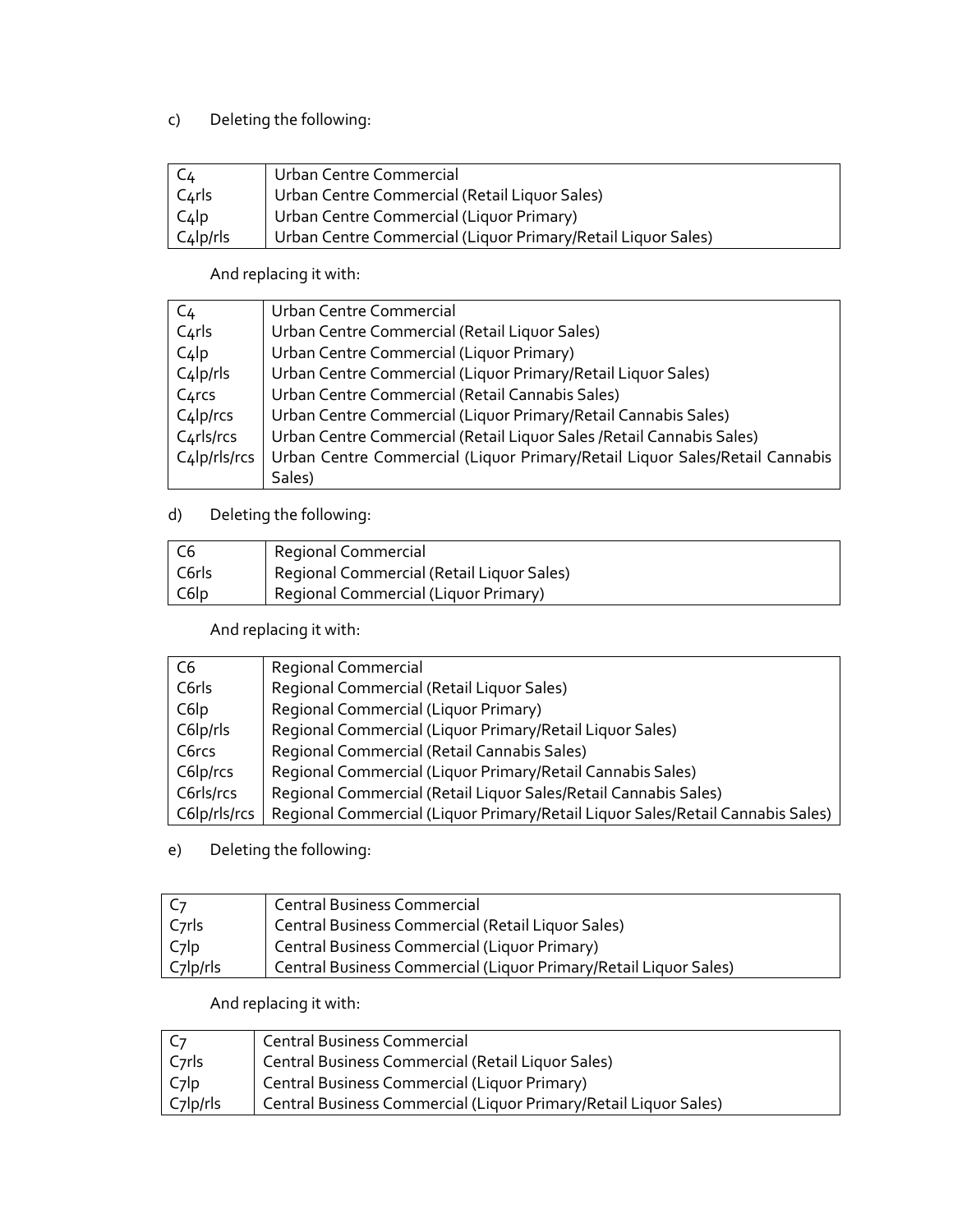| C <sub>7</sub> rcs     | Central Business Commercial (Retail Cannabis Sales)                             |
|------------------------|---------------------------------------------------------------------------------|
| C <sub>7</sub> lp/rcs  | Central Business Commercial (Liquor Primary/Retail Cannabis Sales)              |
| C <sub>7</sub> rls/rcs | Central Business Commercial (Retail Liquor Sales/Retail Cannabis Sales)         |
| $C_7$ lp/rls/rcs       | Central Business Commercial (Liquor Primary/Retail Liquor Sales/Retail Cannabis |
|                        | Sales)                                                                          |

f) Deleting the following:

| C9       | <b>Tourist Commercial</b>                               |
|----------|---------------------------------------------------------|
| Corls    | Tourist Commercial (Retail Liquor Sales)                |
| Colp     | Tourist Commercial (Liquor Primary)                     |
| C9lp/rls | Tourist Commercial (Liquor Primary/Retail Liquor Sales) |

And replacing it with:

| C <sub>9</sub> | <b>Tourist Commercial</b>                                                     |
|----------------|-------------------------------------------------------------------------------|
| Corls          | Tourist Commercial (Retail Liquor Sales)                                      |
| Colp           | <b>Tourist Commercial (Liquor Primary)</b>                                    |
| C9lp/rls       | Tourist Commercial (Liquor Primary/Retail Liquor Sales)                       |
| Corcs          | Tourist Commercial (Retail Cannabis Sales)                                    |
| C9lp/rcs       | Tourist Commercial (Liquor Primary/Retail Cannabis Sales)                     |
| C9rls/rcs      | Tourist Commercial (Retail Liquor Sales / Retail Cannabis Sales)              |
| C9lp/rls/rcs   | Tourist Commercial (Liquor Primary/Retail Liquor Sales/Retail Cannabis Sales) |

g) Deleting the following:

| C <sub>10</sub>    | Service Commercial                                      |
|--------------------|---------------------------------------------------------|
| C <sub>1</sub> olp | Service Commercial (Liquor Primary)                     |
| $C_1$ olp/rls      | Service Commercial (Liquor Primary/Retail Liquor Sales) |

And replacing it with:

| $C_{10}$            | Service Commercial                                                            |
|---------------------|-------------------------------------------------------------------------------|
| $C_1$ olp           | Service Commercial (Liquor Primary)                                           |
| $C_1$ olp/rls       | Service Commercial (Liquor Primary/Retail Liquor Sales)                       |
| C <sub>1</sub> orls | Service Commercial (Retail Liquor Sales)                                      |
| C <sub>1</sub> orcs | Service Commercial (Retail Cannabis Sales)                                    |
| $C_1$ olp/rcs       | Service Commercial (Liquor Primary/Retail Cannabis Sales)                     |
| C10lp/rls/rcs       | Service Commercial (Liquor Primary/Retail Liquor Sales/Retail Cannabis Sales) |

- 2. AND THAT City of Kelowna Zoning Bylaw No. 8000, **Section 1 – General Administration, 1.3 Zoning Map, Section 15 – Industrial Zones** be amended by:
	- a) Deleting the following:

| I1 | iluusti lai<br>יייי ככטיייכט ש |
|----|--------------------------------|
|    |                                |

And replacing it with:

| .          | -<br>Business Industrial |
|------------|--------------------------|
| larcc<br>. |                          |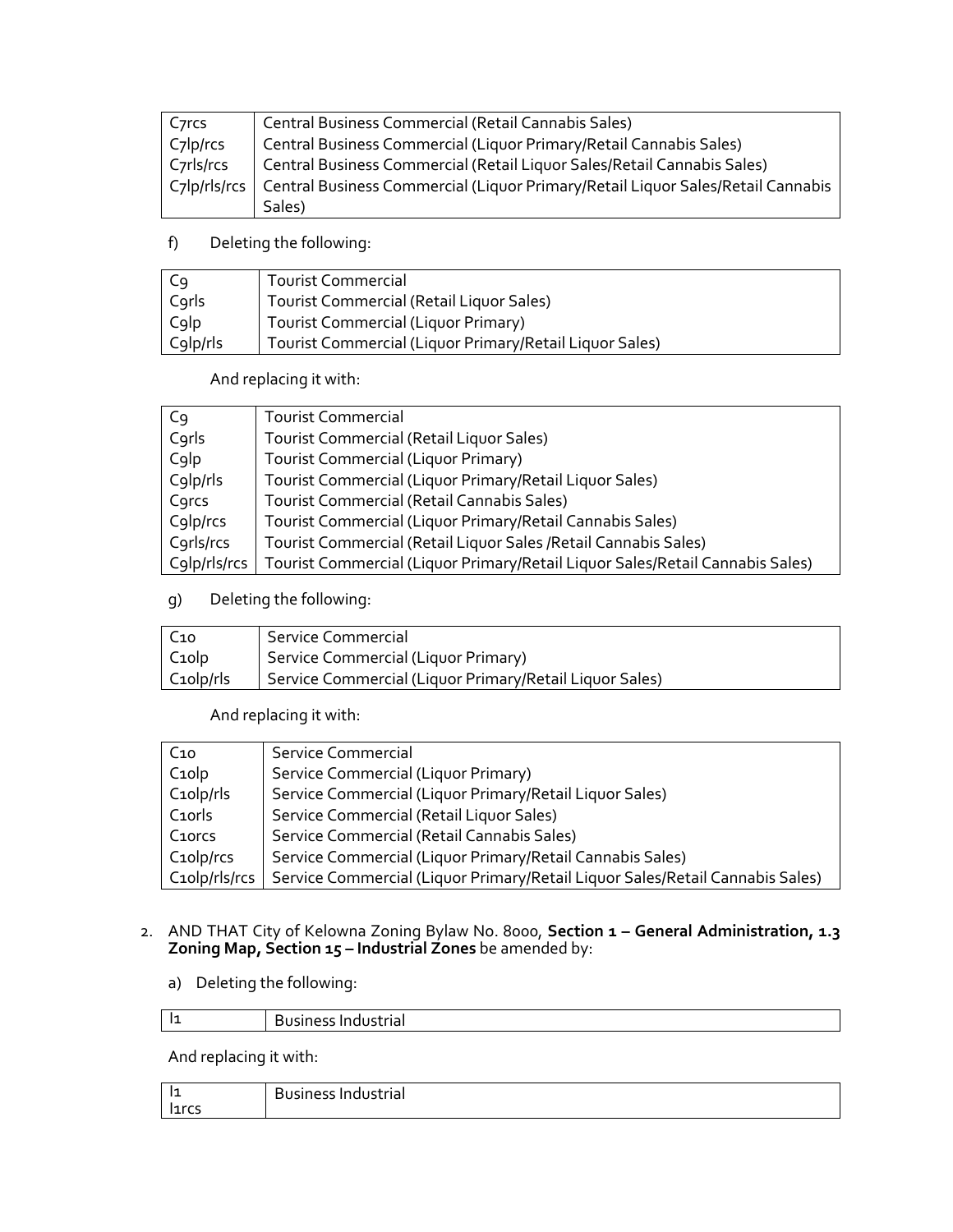| Business Industrial (Retail Cannabis Sales) |
|---------------------------------------------|
|---------------------------------------------|

b) Deleing the following:

| l2 | General Industrial |
|----|--------------------|
|    |                    |

And replacing it with:

|                    | General Industrial                         |
|--------------------|--------------------------------------------|
| l <sub>2</sub> rcs | General Industrial (Retail Cannabis Sales) |

#### c) Deleting the following:

| -14 | .<br>.<br>-----<br>iti di muustrial<br>. |
|-----|------------------------------------------|
|     |                                          |

And replacing it with:

|       | Central Industrial                         |
|-------|--------------------------------------------|
| 14rcs | Central Industrial (Retail Cannabis Sales) |

- 3. AND THAT City of Kelowna Zoning Bylaw No. 8000, **Section 1 – General Administration, 1.3 Zoning Map, Section 18 – Comprehensive Development Zones** be amended by:
	- a) Deleting the following:

| _ommercial – ' '<br>Mixed .<br>· High<br>Density<br>JSP. |
|----------------------------------------------------------|
|                                                          |

And replacing it with:

| CD <sub>17</sub>     | Mixed Use Commercial – High Density                         |
|----------------------|-------------------------------------------------------------|
| CD <sub>17</sub> rcs | Mixed Use Commercial – High Density (Retail Cannabis Sales) |

b) Deleting the following:

|  | Capri Centre Comprehensive Development Zone |
|--|---------------------------------------------|
|--|---------------------------------------------|

And replacing it with:

| CD <sub>26</sub>     | Capri Centre Comprehensive Development Zone                         |
|----------------------|---------------------------------------------------------------------|
| CD <sub>26</sub> rcs | Capri Centre Comprehensive Development Zone (Retail Cannabis Sales) |

- 4. AND THAT **Section 2 –Interpretation, 2.3.3 General Definitions** be amended by:
	- a) Adding a new definition for "**CANNABIS**" in it's appropriate location that reads:

"**CANNABIS** means cannabis as defined in the *Controlled Drugs and Substances Act* and includes any products containing cannabis."

b) Deleting the definition for "**HEALTH SERVICES, MAJOR"** that reads:

"**HEALTH SERVICES, MAJOR** means a **development** used for the provision of physical or mental **health services** on an out-patient basis. Services may be of a preventative, diagnostic, treatment, therapeutic, rehabilitative or counseling nature. Typical **uses** include, but are not limited to, medical and dental **offices**, chiropractors, massage therapists and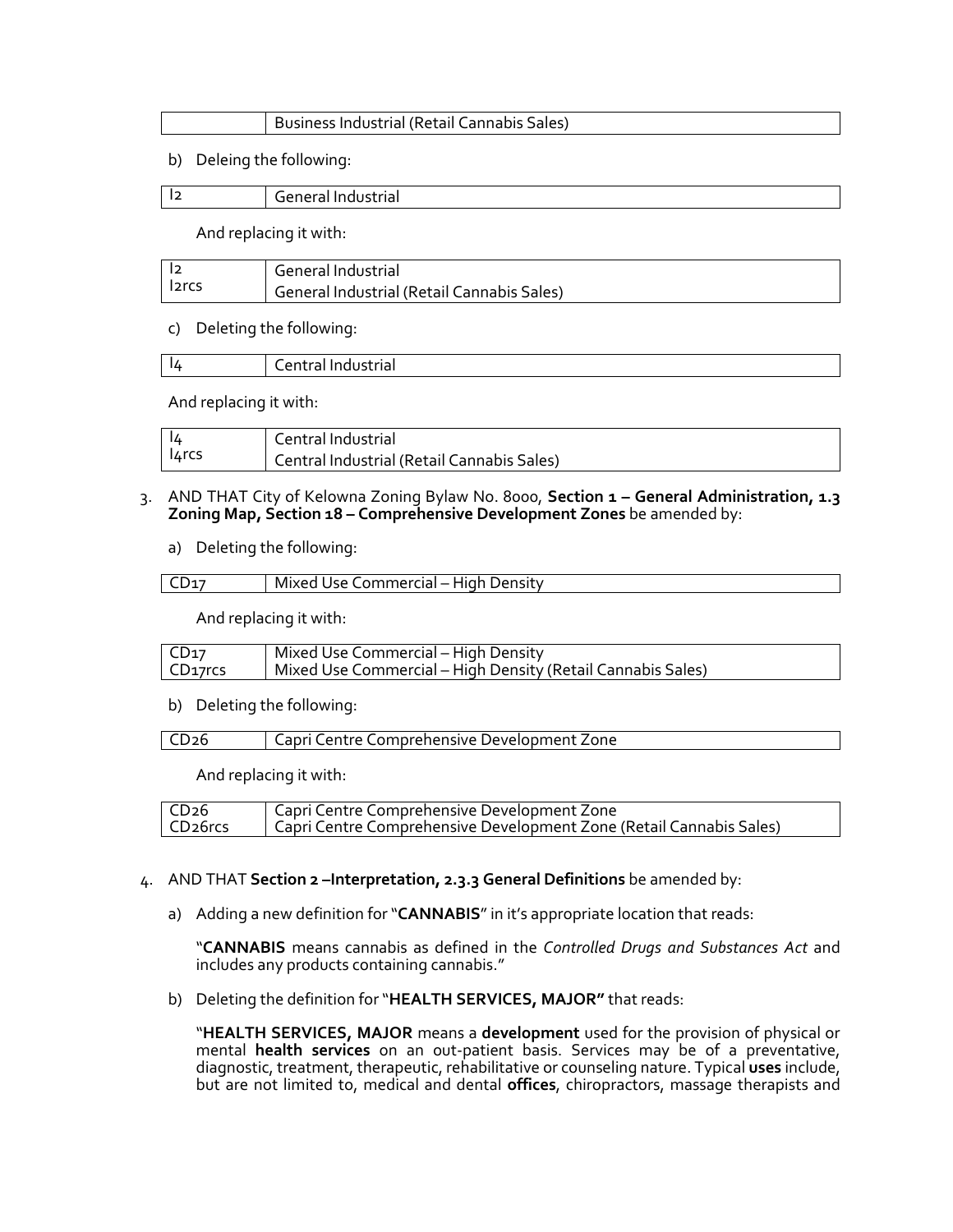acupuncture clinics, health clinics, and counseling services. This **use** does not include the retail sale or dispensing of marihuana."

And replacing it with:

**"HEALTH SERVICES, MAJOR** means a **development** used for the provision of physical or mental **health services** on an out-patient basis. Services may be of a preventative, diagnostic, treatment, therapeutic, rehabilitative or counseling nature. Typical **uses** include, but are not limited to, medical and dental **offices**, chiropractors, massage therapists and acupuncture clinics, health clinics, and counseling services. This **use** does not include the retail sale or dispensing of **cannabis**."

c) Deleting the definition for "**HEALTH SERVICES, MINOR**" that reads:

**"HEALTH SERVICES, MINOR** means development used for the provision of counselling and therapeutic services."

And replacing it with:

**"HEALTH SERVICES, MINOR** means development used for the provision of counselling and therapeutic services. This **use** does not include the retail sale or dispensing of **cannabis**."

d) Deleting the definition for "**MEDICAL MARIHUANA PRODUCTION FACILITY"** that reads:

"**MEDICAL MARIHUANA PRODUCTION FACILITY** means a facility for the producing, processing, setting, providing, shipping, delivering and destroying of medical marihuana and can include analytical testing in permitted industrial zones and must be licensed by Health Canada**.** This **use** does not include the retail sale or dispensing of marihuana."

And replacing it with:

"**CANNABIS PRODUCTION FACILITY** means a facility for the producing, processing, setting, providing, shipping, delivering and/or destroying of **cannabis** and can include analytical testing in permitted industrial zones and must be licensed by Health Canada**.** This **use** does not include the retail sale or dispensing of **cannabis**."

e) Adding a new definition for "**RETAIL CANNABIS SALES ESTABLISHMENT (rcs)"** in its appropriate location that reads:

"**RETAIL CANNABIS SALES ESTABLISHMENT (rcs)** means a development used for the retail sale of **cannabis** that has been licensed by the Government of British Columbia."

f) Deleting the definition for "**RETAIL STORE, CONVENIENCE"** that reads:

"**RETAIL STORE, CONVENIENCE** means **development** used for the retail sale of those goods required by area residents (including tourists temporarily resident in a neighbourhood) and employees on a day to day basis, from **business premises** which do not exceed 235 m<sup>2</sup> in **gross floor area**. Typical **uses** include but are not necessarily limited to: small food stores, drug stores, florists, or variety stores selling confectionery, tobacco, groceries, beverages, pharmaceutical items, personal care items, hardware, printed matter, seasonal or tourism related rentals or the rental of videos. This **use** does not include the retail sale or dispensing of marihuana. In the W2 Zone, this includes items normally required by people using marina facilities, but does not include the rental of personal watercraft or rental of automobiles."

And replacing it with:

"**RETAIL STORE, CONVENIENCE** means **development** used for the retail sale of those goods required by area residents (including tourists temporarily resident in a neighbourhood)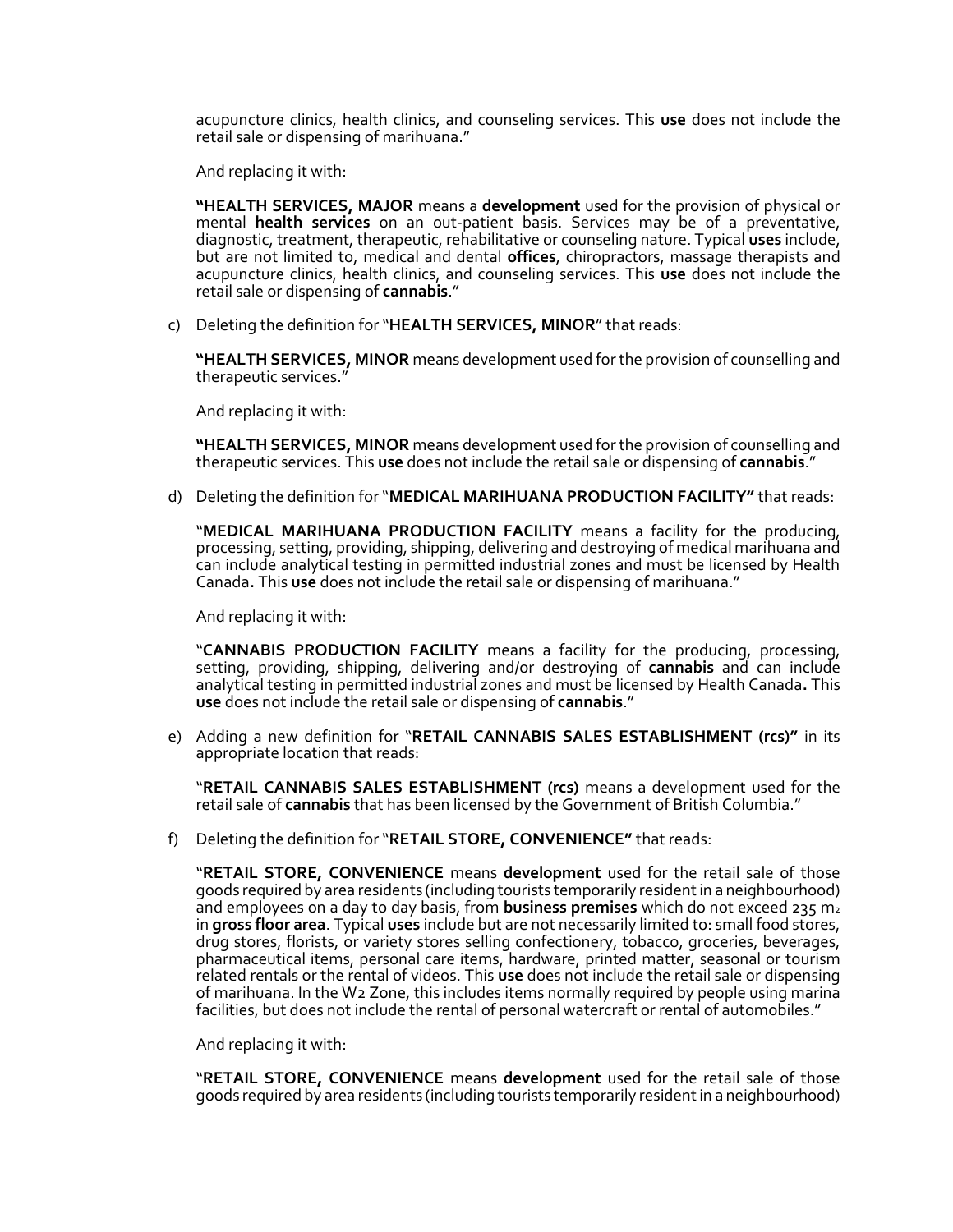and employees on a day to day basis, from **business premises** which do not exceed 235 m<sup>2</sup> in **gross floor area**. Typical **uses** include but are not necessarily limited to: small food stores, drug stores, florists, or variety stores selling confectionery, tobacco, groceries, beverages, pharmaceutical items, personal care items, hardware, printed matter, seasonal or tourism related rentals or the rental of videos. This **use** does not include the retail sale or dispensing of **cannabis**. In the W2 Zone, this includes items normally required by people using marina facilities, but does not include the rental of personal watercraft or rental of automobiles."

g) Deleting the definition for "**RETAIL STORE, GENERAL"** that reads:

"**RETAIL STORE, GENERAL** means **premises** where goods, merchandise and other material are offered for sale at retail to the general public and includes limited on-site storage or limited seasonal outdoor sales to support that store's operations. Typical **uses** include but are not limited to grocery, hardware, pharmaceutical, clothing, appliance and sporting goods stores. This **use** excludes **warehouse sales** and sale of gasoline, heavy agricultural and industrial equipment, second-hand goods, and retail stores requiring **outdoor storage**. This **use** does not include the retail sale or dispensing of marihuana."

And replacing it with:

"**RETAIL STORE, GENERAL** means **premises** where goods, merchandise and other material are offered for sale at retail to the general public and includes limited on-site storage or limited seasonal outdoor sales to support that store's operations. Typical **uses** include but are not limited to grocery, hardware, pharmaceutical, clothing, appliance and sporting goods stores. This **use** excludes **warehouse sales** and sale of gasoline, heavy agricultural and industrial equipment, second-hand goods, and retail stores requiring **outdoor storage**. This **use** does not include the retail sale or dispensing of **cannabis**."

h) Deleting the definition for "**RETAIL STORES, HEALTH PRODUCTS"** that reads:

"**RETAIL STORES, HEALTH PRODUCTS** means a retail outlet where products related to the health industry are sold, rented, custom fitted or repaired. Such uses include but are not limited to pharmacies, health food stores, naturopathic stores, uniform stores. Limited convenience retail is permitted as a secondary use. This **use** does not include the retail sale or dispensing of marihuana."

And replacing it with:

"**RETAIL STORES, HEALTH PRODUCTS** means a retail outlet where products related to the health industry are sold, rented, custom fitted or repaired. Such uses include but are not limited to pharmacies, health food stores, naturopathic stores, uniform stores. Limited convenience retail is permitted as a secondary use. This **use** does not include the retail sale or dispensing of **cannabis**."

i) Deleting the definition for "RETAIL **STORE, SERVICE COMMERCIAL"** that reads:

"**RETAIL STORE, SERVICE COMMERCIAL** means **premises** where goods, merchandise or other materials are offered for sale at retail to the general public and require extensive onsite storage to support the store's operations, either for product storage, or for processing, manufacturing or repairing goods sold on site. Typical **uses** include but are not limited to sales of automotive parts, and bakeries and butchers that process on site. This **use** does not include the retail sale or dispensing of marihuana."

And replacing it with:

"**RETAIL STORE, SERVICE COMMERCIAL** means **premises** where goods, merchandise or other materials are offered for sale at retail to the general public and require extensive onsite storage to support the store's operations, either for product storage, or for processing,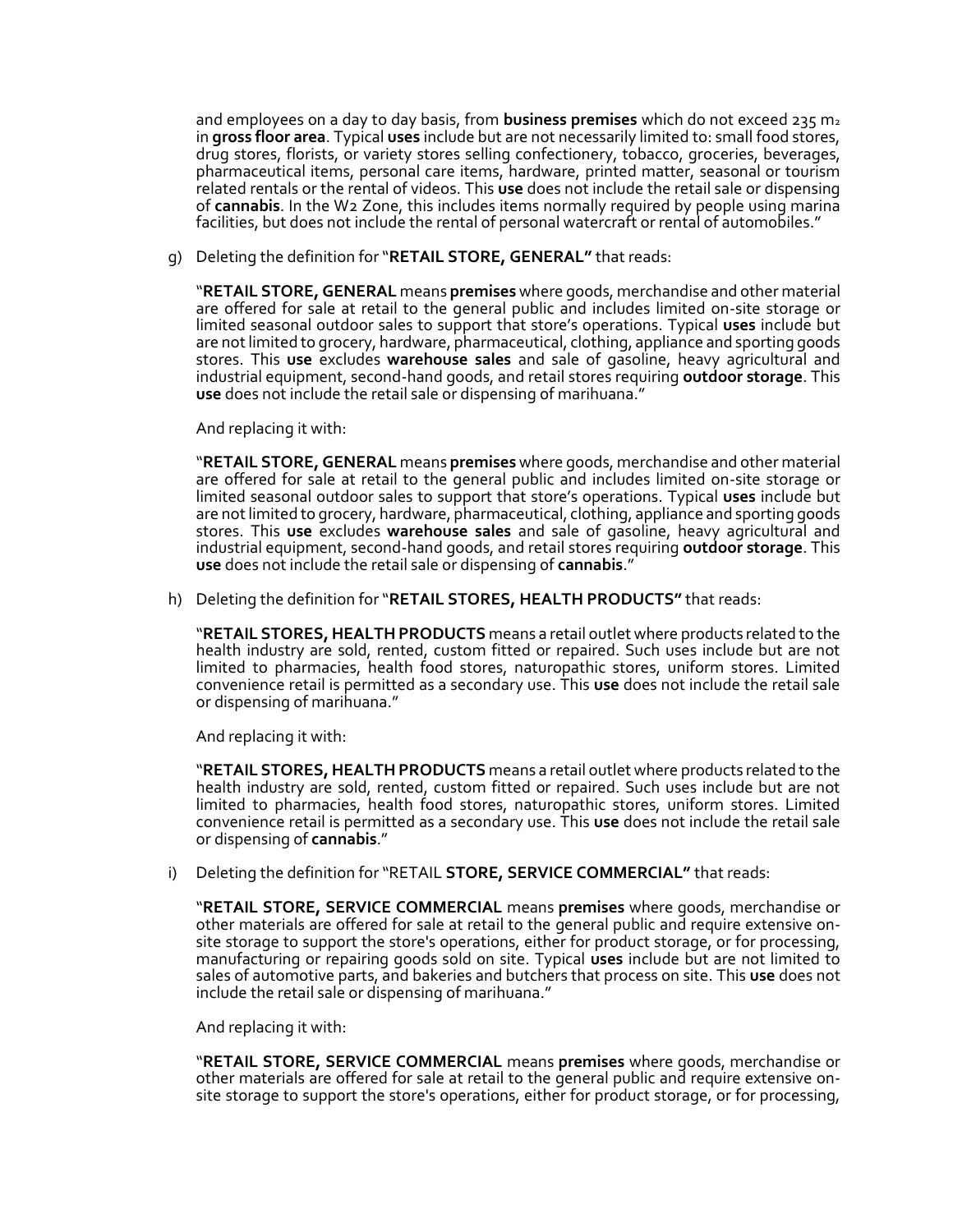manufacturing or repairing goods sold on site. Typical **uses** include but are not limited to sales of automotive parts, and bakeries and butchers that process on site. This **use** does not include the retail sale or dispensing of **cannabis**."

5. AND THAT **Section 8 – Parking and Loading, Table 8.1 – Parking Schedule** be amended by deleting under **Residential Sales Centre** the following:

#### "**Retail Liquor Sales Establishments**

- (a) GFA less than  $200m^2$
- (b) GFA greater than  $200m^{2}$

And replacing it with:

### "Retail Liquor Sales Establishments **Retail Cannabis Sales Establishments**

- (a) GFA less than 200 $m<sup>2</sup>$
- (b) GFA greater than  $200m^{2}$
- 6. AND THAT **Section 9 – Specific Use Regulations** be amended by adding the following new subsections **9.15 Cannabis Production Facilities** and **9**.**16 Retail Cannabis Sales Establishments** in their appropriate location that reads:
	- **"9.15 Cannabis Production Facilities**
	- 9.15.1 **Cannabis Production Facilities** may not be located within 60 metres of any **lot** that has a residential use as a principal use, measured from closest **lot** line to closest **lot** line

#### **9.16 Retail Cannabis Sales Establishments**

- 9.16.1 Any **Retail Cannabis Sales Establishment** must be set back a minimum distance of 500 metres from another **Retail Cannabis Sales Establishment**, measured from closest **lot**  line to closest **lot** line
- 9.16.2 No more than one **Retail Cannabis Sales Establishment** may exist per **lot**
- 9.16.3 Any **Retail Cannabis Sales Establishment** must be set back a minimum distance of 150 metres from any public elementary school, measured from closest **lot** line to closest **lot**  line
- 9.16.4 Any **Retail Cannabis Sales Establishment** must be set back a minimum distance of 500 metres from any public middle or secondary school, measured from closest **lot** line to closest **lot** line
- 9.16.5 Any **Retail Cannabis Sales Establishment** must be set back a minimum distance of 150 metres from the following parks, measured from closest **lot** line to closest **lot** line:
	- a) Ben Lee Park
	- b) Bluebird Beach Park
	- c) Boyce-Gyro Beach Park
	- d) City Park
	- e) East Kelowna Park
	- f) Glenmore Recreation Park
	- g) Kasugai Gardens
	- h) Kinsmen Park
	- i) KLO Sports Field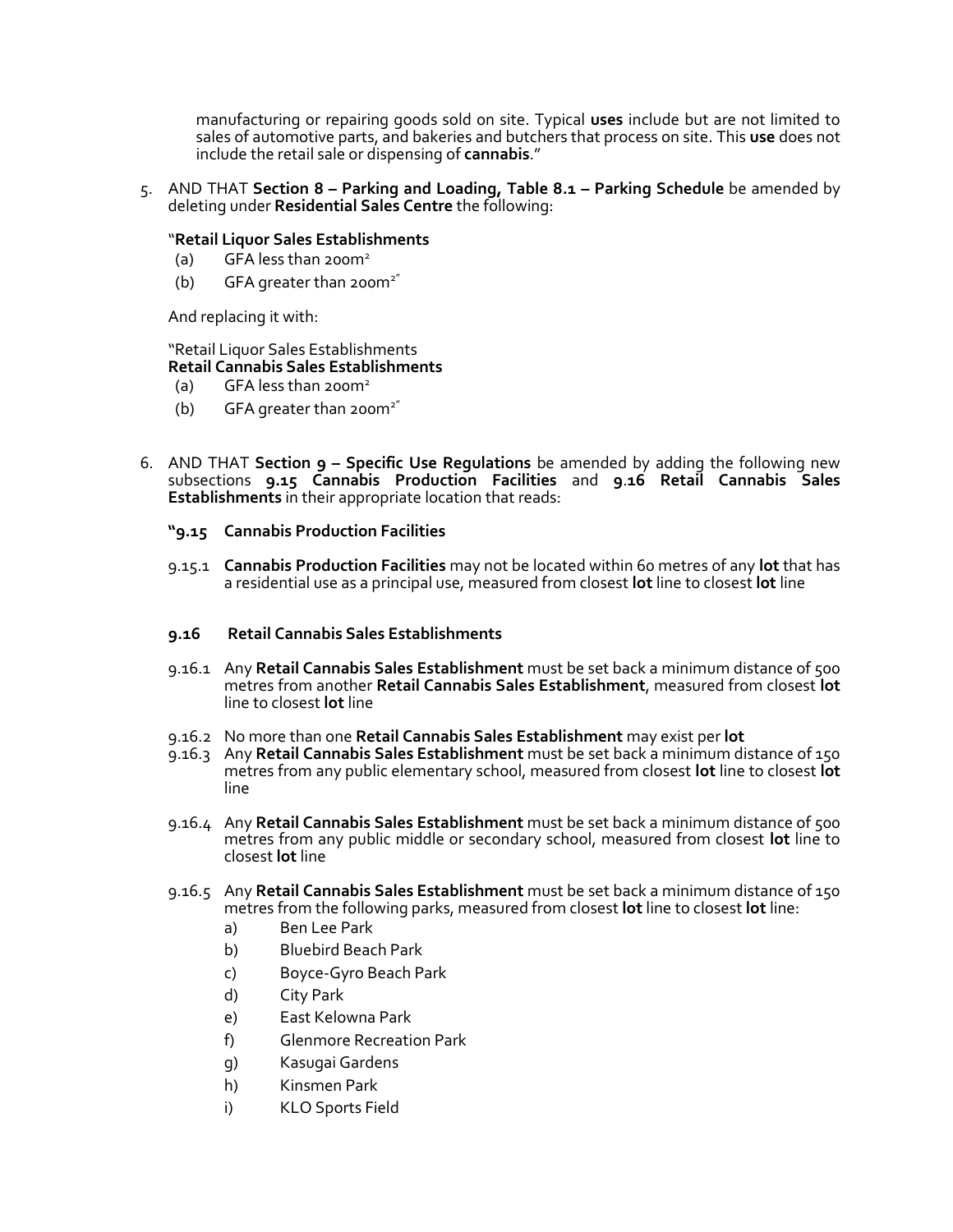- j) Lombardy Park
- k) Mission Recreation Park
- l) Munson Pond Park
- m) Parkinson Recreation Park
- n) Recreation Avenue Park
- o) Rotary Beach Park
- p) Rutland Centennial Park
- q) Rutland Recreation Park
- r) Sarsons Beach Park
- s) Stuart Park
- t) Sutherland Bay Park
- u) Waterfront Park
- 9.16.6 Mobile sales, drive-in retail sales and/or delivery of cannabis are not a permitted form of **Cannabis Retail Sales Establishments**
- 9.16.7 In Industrial zones the maximum **gross floor area** for **Cannabis Retail Sales Establishments** is 250 m<sup>2</sup>
- 7. AND THAT **Section 14 – Commercial Zones** be amended by:
	- a) Adding to the end of the title in **14.2 C2 – Neighbourhood Commercial / C2rls – Neighbourhood Commercial (Retail Liquor Sales)** the following:

**"C2rcs – Community Commercial (Retail Cannabis Sales) C2rls/rcs – Community Commercial (Retail Liquor Sales/Retail Cannabis Sales)";**

- b) Adding to sub-section **14.2.3 Secondary Uses** in its appropriate location a new subparagraph for "**retail cannabis sales establishment (C2rcs and C2rls/rcs only)"** and renumber subsequent sub-paragraphs;
- c) Adding to end of the title in **C3 – Community Commercial/ C3lp/rls – Community Commercial (Liquor Primary/Retail Liquor Sales) C3rls – Community Commercial (Retail Liquor Sales) C3lp – Community Commercial (Liquor Primary)** the following:

"**C3rcs – Community Commercial (Retail Cannabis Sales) C3lp/rcs – Community Commercial (Liquor Primary/Retail Cannabis Sales) C3rls/rcs – Community Commercial (Retail Liquor Sales/Retail Cannabis Sales) C3lp/rls/rcs – Community Commercial (Liquor Primary/Retail Liquor Sales/Retail Cannabis Sales";**

- d) Adding to sub-section **14.3.2 Principal Uses** in its appropriate location a new subparagraph for "**retail cannabis sales establishment (C3rcs, C3lp/rcs, C3rls/rcs and C3lp/rls/rcs only)** and renumber subsequent sub-paragraphs;
- e) Adding to the end of the title in **C4 – Urban Centre Commercial/ C4rls – Urban Centre Commercial (Retail Liquor Sales) C4lp – Urban Centre Commercial (Liquor Primary)**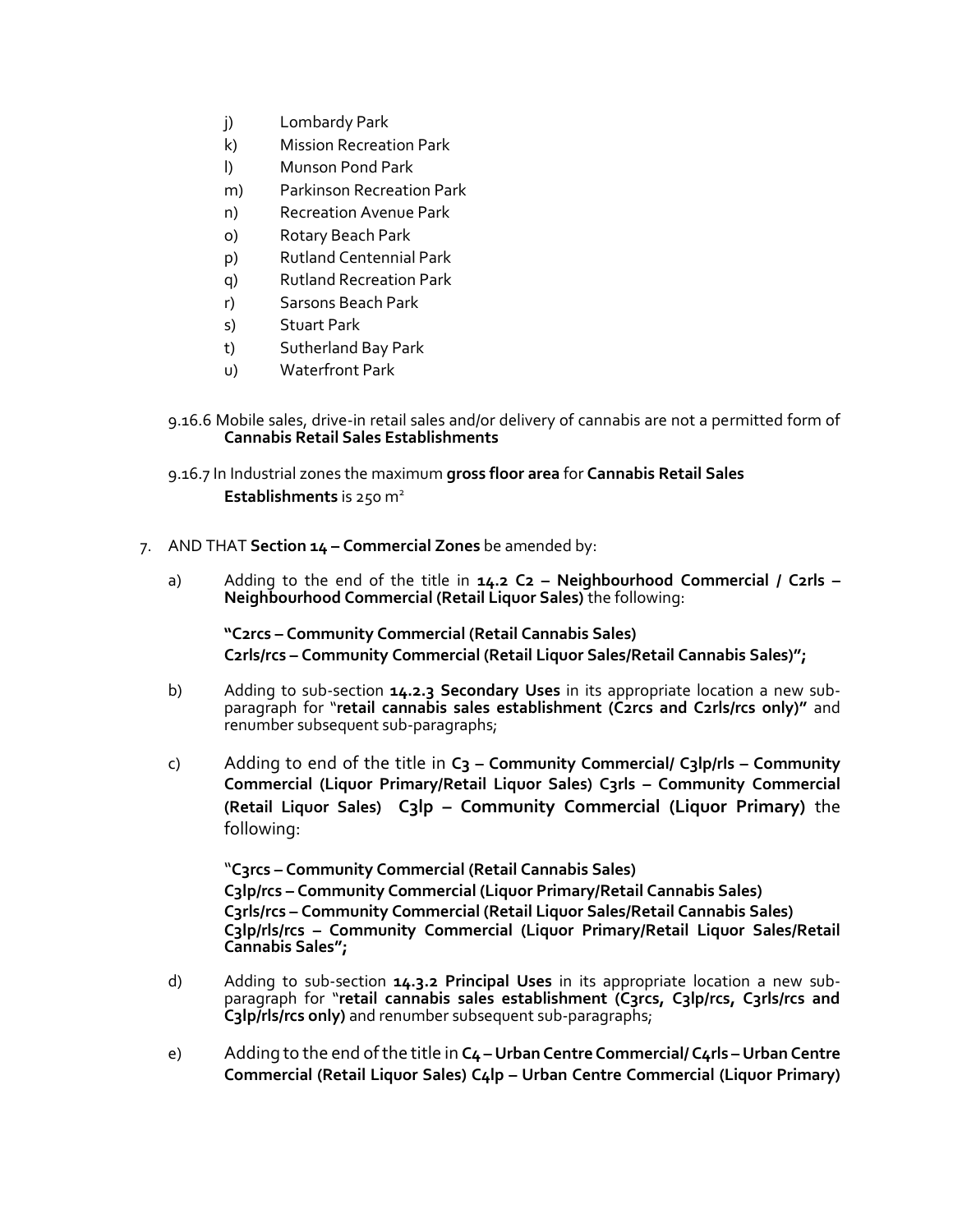**C4lp/rls – Urban Centre Commercial (Liquor Primary/Retail Liquor Sales)** the following:

**"C4rcs – Urban Centre Commercial (Retail Cannabis Sales) C4lp/rcs – Urban Centre Commercial (Liquor Primary/Retail Cannabis Sales) C4rls/rcs – Urban Centre Commercial (Retail Liquor Sales/Retail Cannabis Sales) C4lp/rls/rcs – Urban Centre Commercial (Liquor Primary/Retail Liquor Sales/Retail Cannabis Sales)";**

- f) Adding to sub-section **14.4.2 Principal Uses** in its appropriate location a new subparagraph for "**retail cannabis sales establishment (C4rcs, C4lp/rcs, C4rls/rcs and C4lp/rls/rcs only)** and renumber subsequent sub-paragraphs;
- g) Adding to the end of the title in **C6 – Regional Commercial/C6rls – Regional Commercial (Retail Liquor Sales) C6lp – Regional Commercial (Liquor Primary)** the following:

**"C6lp/rls - Regional Commercial (Liquor Primary/ Retail Liquor Sales) C6rcs - Regional Commercial (Retail Cannabis Sales) C6lp/rcs - Regional Commercial (Liquor Primary/Retail Cannabis Sales) C6rls/rcs - Regional Commercial (Retail Liquor Sales /Retail Cannabis Sales) C6lp/rls/rcs - Regional Commercial (Liquor Primary/Retail Liquor Sales/Retail Cannabis Sales)"**

- h) Adding to sub-section **14.6.2 Principal Uses** in its appropriate location a new subparagraph for "**retail cannabis sales establishment (C6rcs, C6lp/rcs, C6rls/rcs and C6lp/rls/rcs only)** and renumber subsequent sub-paragraphs;
- i) Adding to the end of the title in  $C_7$  **Central Business Commercial /C7rls Central Business Commercial (Retail Liquor Sales)** /**C7lp – Central Business Commercial (Liquor Primary)** /**C7lp/rls – Central Business Commercial (Liquor Primary/Retail Liquor Sales)** the following:

**"C7rcs – Central Business Commercial (Retail Cannabis Sales) C7lp/rcs – Central Business Commercial (Liquor Primary/Retail Cannabis Sales) C7rls/rcs – Central Business Commercial (Retail Liquor Sales/Retail Cannabis Sales) C7lp/rls/rcs – Central Business Commercial (Liquor Primary/Retail Liquor Sales/Retail Cannabis Sales)"**

- j) Adding to sub-section **14.7.2 Principal Uses** in its appropriate location a new subparagraph for "**retail cannabis sales establishment (C7rcs, C7lp/rcs, C7rls/rcs and C7lp/rls/rcs only)"** and renumber subsequent sub-paragraphs;
- k) Adding to end of the title in **C9 – Tourist Commercial/ C9rls – Tourist Commercial (Retail Liquor Sales) C9lp – Tourist Commercial (Liquor Primary) C9lp/rls – Tourist Commercial (Liquor Primary/Retail Liquor Sales)** the following:

**"C9rcs – Tourist Commercial (Retail Cannabis Sales) C9lp/rcs – Tourist Commercial (Liquor Primary/Retail Cannabis Sales) C9rls/rcs – Tourist Commercial (Retail Liquor Sales/Retail Cannabis Sales) C9lp/rls/rcs – Tourist Commercial (Liquor Primary/Retail Liquor Sales/Retail Cannabis Sales)"**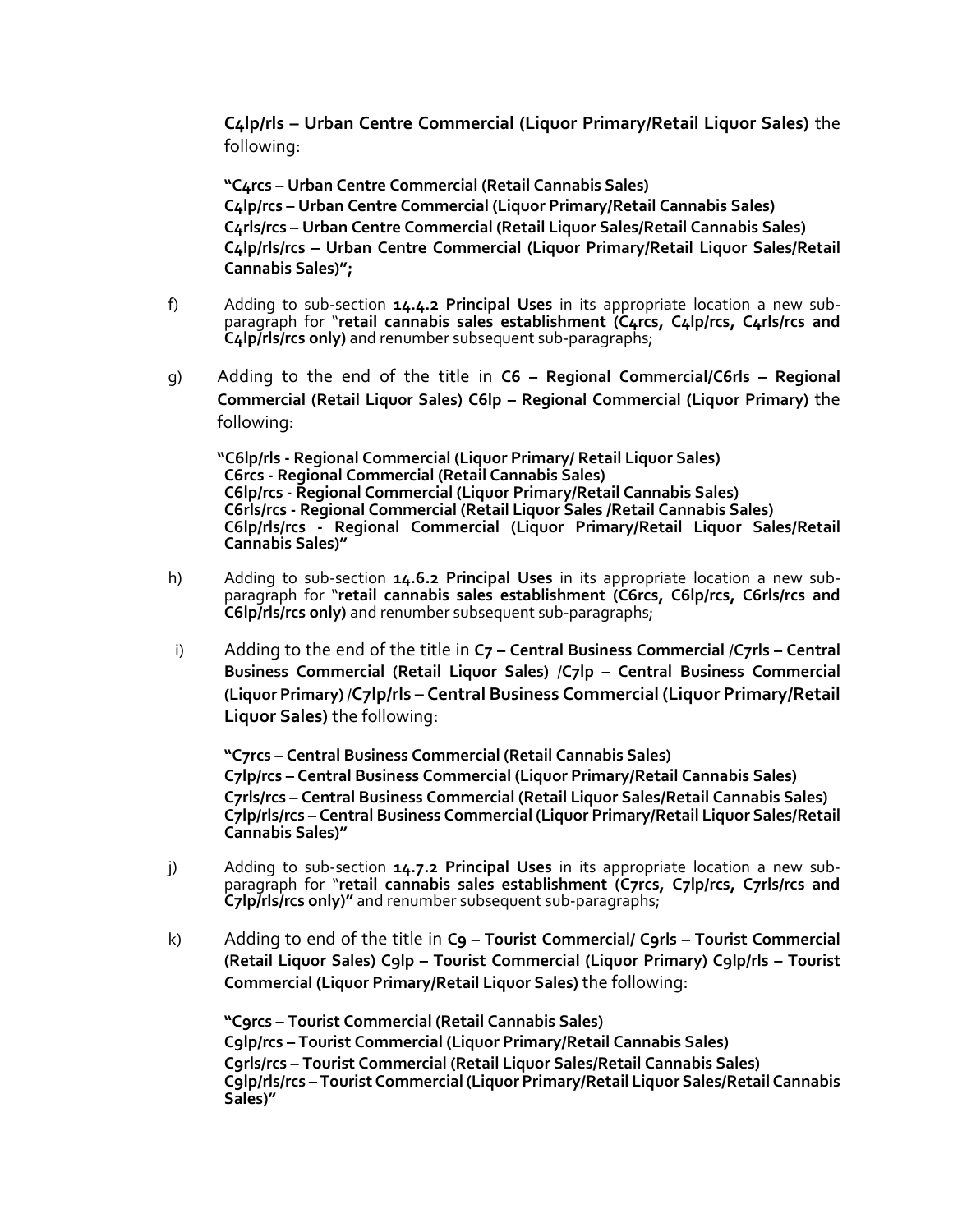- l) Adding to sub-section **14.9.3 Secondary Uses** in its appropriate location a new subparagraph for "**retail cannabis sales establishment (C9rcs, C9lp/rcs, C9rls/rcs and C9lp/rls/rcs only)"** and renumber subsequent sub-paragraphs;
- m) Adding to the end of the title in **C10 – Service Commercial/C10lp – Service Commercial (Liquor Primary) C10lp/rls – Service Commercial (Liquor Primary/Retail Liquor Sales)** the following:

**"C10rls – Service Commercial (Retail Liquor Sales) C10rcs - Service Commercial (Retail Cannabis Sales) C10lp/rcs - Service Commercial (Liquor Primary/Retail Cannabis Sales) C10lp/rls/rcs - Service Commercial (Liquor Primary/Retail Liquor Sales/Retail Cannabis Sales)"**

- n) Adding to sub-section **14.10.2 Principal Uses** in its appropriate location a new subparagraph for "**retail cannabis sales establishment (C10rcs, C10lp/rcs, and C10lp/rls/rcs only)"** and renumber subsequent sub-paragraphs;
- 8. AND THAT **Section 15 – Business Industrial Zones** be amended by:
	- a) Adding to the end of the title in **15.1 I1 – Business Industrial** the following:

**"I1rcs – Business Industrial (Retail Cannabis Sales)"**;

- b) Deleting from sub-section **15.1.2 Principal Uses**, sub-paragraph "m) **medical marihuana production facilities"** and replacing it with "**cannabis production facilities"**;
- c) Adding to sub-section **15.1.3 Secondary Uses** in its appropriate location a new subparagraph for "**retail cannabis sales establishment (I1rcs only)"** and renumber all subsequent subparagraphs;
- d) Adding to the end of the title in **15.2 I2 – General Industrial** the following:

**"I2rcs – General Industrial (Retail Cannabis Sales)"**;

- e) Deleting from sub-section **15.2.2 Principal Uses**, sub-paragraph (v) **medical marihuana production facilities** and replacing it with "**cannabis production facilities";**
- f) Adding to sub-section **15.2.3 Secondary Uses** in its appropriate location a new subparagraph for "**retail cannabis sales establishment (I2rcs only)"** and renumber all subsequent subparagraphs;
- g) Deleting from sub-section **15.3.2 Principal Uses**, sub-paragraph "(g) **medical marihuana production facilities** and replacing it with "**cannabis production facilities"**
- h) Adding to the end of the title in **I4 – Central Industrial** the following in its appropriate location:

**"I4rcs – Central Industrial (Retail Cannabis Sales)"**

i) Deleting from sub-section **15.4.2 Principal Uses**, sub-paragraph (w) **medical marihuana production facilities** and replacing it with "**cannabis production facilities"**;